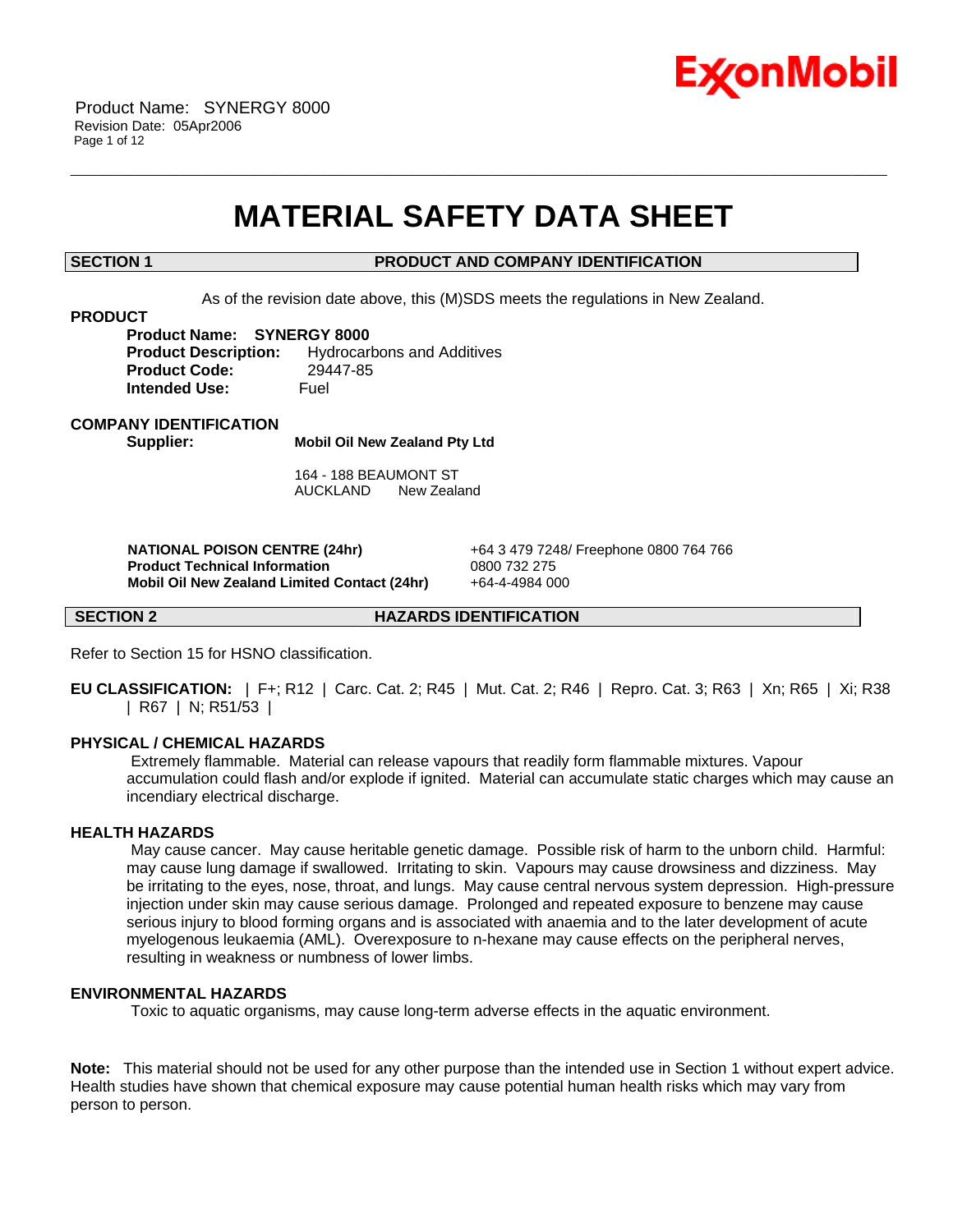

 Product Name: SYNERGY 8000 Revision Date: 05Apr2006 Page 2 of 12

# **SECTION 3 COMPOSITION / INFORMATION ON INGREDIENTS**

This material is regulated as a preparation.

# **Reportable Hazardous Substance(s) or Complex Substance(s)**

| <b>Name</b> | CAS#       | Concentration* | <b>Symbols/Risk Phrases</b>                                                                          |
|-------------|------------|----------------|------------------------------------------------------------------------------------------------------|
| Gasoline    | 86290-81-5 | $>99\%$        | F+:R12, Xi:R38, T:Carc.<br>Cat. 2; R45, T; Mut. Cat.<br>2;R46, Xn;Repro. Cat.<br>3;R63, Xn;R65, R67, |
|             |            |                | N:R51/53                                                                                             |

\_\_\_\_\_\_\_\_\_\_\_\_\_\_\_\_\_\_\_\_\_\_\_\_\_\_\_\_\_\_\_\_\_\_\_\_\_\_\_\_\_\_\_\_\_\_\_\_\_\_\_\_\_\_\_\_\_\_\_\_\_\_\_\_\_\_\_\_\_\_\_\_\_\_\_\_\_\_\_\_\_\_\_\_\_\_\_\_\_\_\_\_\_\_\_\_\_\_\_\_\_\_\_\_\_\_\_\_\_\_\_\_\_\_\_\_\_\_

# **Reportable Hazardous Constituent(s) Contained in Complex Substance(s)**

| <b>Name</b>              | CAS#          | Concentration* | <b>Symbols/Risk Phrases</b>                                                                 |
|--------------------------|---------------|----------------|---------------------------------------------------------------------------------------------|
| Benzene                  | $71-43-2$     | $< 4\%$        | F:R11, Xi:R36/38, T:Carc.<br>Cat. 1; R45, T; Mut. Cat.<br>2;R46, T;R48/23/24/25,<br>Xn; R65 |
| <b>CUMENE</b>            | $98 - 82 - 8$ | $1 - 5%$       | R10, Xi; R37, Xn; R65,<br>N:R51/53                                                          |
| ETHYL BENZENE            | 100-41-4      | $1 - 5%$       | F;R11, Xn;R20                                                                               |
| N-HEXANE                 | 110-54-3      | $1 - 5%$       | F;R11, Xi;R38, Xn;R48/20,<br>Xn; Repro. Cat. 3; R62,<br>Xn; R65, R67, N; R51/53             |
| PROPYL BENZENE           | 103-65-1      | $1 - 5%$       | R <sub>10</sub> , Xi;R <sub>37</sub> , Xn;R <sub>65</sub> ,<br>N:R51/53                     |
| Toluene                  | 108-88-3      | $20 - 30%$     | F;R11, Xi;R38, Xn;R48/20,<br>Xn; Repro. Cat. 3; R63.<br>Xn; R65, R67                        |
| <b>TRIMETHYL BENZENE</b> | 25551-13-7    | $1 - 5%$       | R <sub>10</sub> , Xi;R <sub>38</sub>                                                        |
| <b>XYLENES</b>           | 1330-20-7     | $5 - 10%$      | R <sub>10</sub> , Xn:R <sub>20</sub> /21, Xi:R <sub>38</sub>                                |

\* All concentrations are percent by weight unless ingredient is a gas. Gas concentrations are in percent by volume.

Note: The concentration of the components shown above may vary substantially. In certain countries, benzene content may be limited to lower levels. Oxygenates such as tertiary-amyl-methyl ether, ethanol, di-isopropyl ether, and ethyltertiary-butyl ether may be present. Because of volatility considerations, gasoline vapor may have concentrations of components very different from those of liquid gasoline. The major components of gasoline vapor are: butane, isobutane, pentane, and isopentane. The reportable component percentages, shown in the composition/information on ingredients section, are based on API's evaluation of a typical gasoline mixture.

# **SECTION 4 FIRST AID MEASURES**

# **INHALATION**

Remove from further exposure. For those providing assistance, avoid exposure to yourself or others. Use adequate respiratory protection. If respiratory irritation, dizziness, nausea, or unconsciousness occurs, seek immediate medical assistance. If breathing has stopped, assist ventilation with a mechanical device or use mouth-to-mouth resuscitation.

# **SKIN CONTACT**

Wash contact areas with soap and water. Remove contaminated clothing. Launder contaminated clothing before reuse. If product is injected into or under the skin, or into any part of the body, regardless of the appearance of the wound or its size, the individual should be evaluated immediately by a physician as a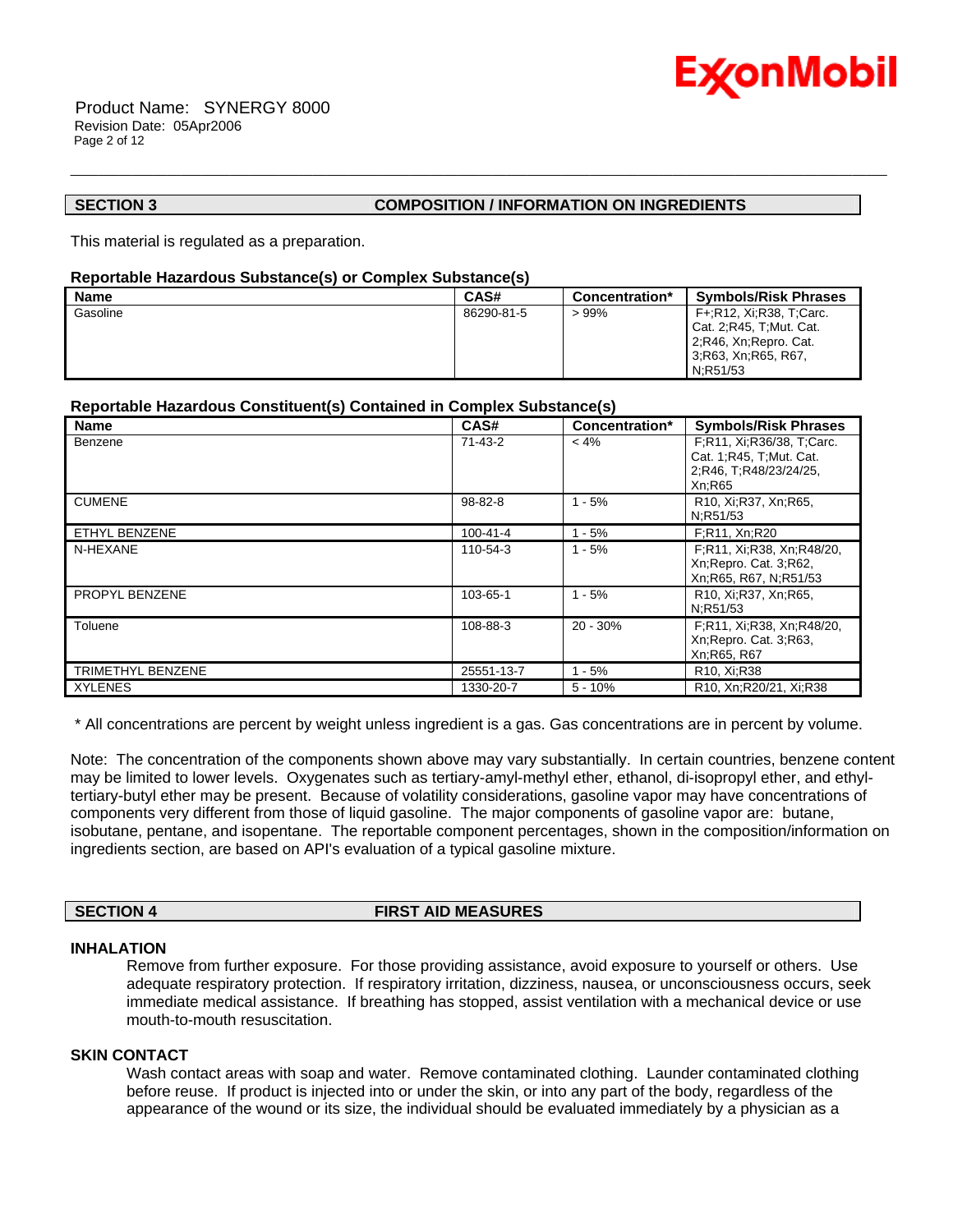

 Product Name: SYNERGY 8000 Revision Date: 05Apr2006 Page 3 of 12

> surgical emergency. Even though initial symptoms from high pressure injection may be minimal or absent, early surgical treatment within the first few hours may significantly reduce the ultimate extent of injury.

\_\_\_\_\_\_\_\_\_\_\_\_\_\_\_\_\_\_\_\_\_\_\_\_\_\_\_\_\_\_\_\_\_\_\_\_\_\_\_\_\_\_\_\_\_\_\_\_\_\_\_\_\_\_\_\_\_\_\_\_\_\_\_\_\_\_\_\_\_\_\_\_\_\_\_\_\_\_\_\_\_\_\_\_\_\_\_\_\_\_\_\_\_\_\_\_\_\_\_\_\_\_\_\_\_\_\_\_\_\_\_\_\_\_\_\_\_\_

# **EYE CONTACT**

Flush thoroughly with water. If irritation occurs, get medical assistance.

#### **INGESTION**

Seek immediate medical attention. Do not induce vomiting.

#### **NOTE TO PHYSICIAN**

If ingested, material may be aspirated into the lungs and cause chemical pneumonitis. Treat appropriately.

#### **PRE-EXISTING MEDICAL CONDITIONS WHICH MAY BE AGGRAVATED BY EXPOSURE**

Benzene- Individuals with liver disease may be more susceptible to toxic effects. Hexane- Individuals with neurological disease should avoid exposure.

#### **SECTION 5 FIRE FIGHTING MEASURES**

#### **EXTINGUISHING MEDIA**

**Appropriate Extinguishing Media:** Use water fog, foam, dry chemical or carbon dioxide (CO2) to extinguish flames.

**Inappropriate Extinguishing Media:** Straight streams of water

#### **FIRE FIGHTING**

**Fire Fighting Instructions:** Evacuate area. If a leak or spill has not ignited, use water spray to disperse the vapours and to protect personnel attempting to stop a leak. Prevent run-off from fire control or dilution from entering streams, sewers or drinking water supply. Fire-fighters should use standard protective equipment and in enclosed spaces, self-contained breathing apparatus (SCBA). Use water spray to cool fire exposed surfaces and to protect personnel.

**Unusual Fire Hazards:** EXTREMELY FLAMMABLE. Vapour is flammable and heavier than air. Vapour may travel across the ground and reach remote ignition sources, causing a flashback fire danger. Hazardous material. Firefighters should consider protective equipment indicated in Section 8.

**Hazardous Combustion Products:** Sulphur Oxides, Aldehydes, Oxides of carbon, Smoke, Fume, Incomplete combustion products

### **FLAMMABILITY PROPERTIES**

**Flash Point [Method]:** -40C (-40F) [ ASTM D-56] **Flammable Limits (Approximate volume % in air):** LEL: 1.4 UEL: 7.6 **Autoignition Temperature:** N/D **Hazchem Code:** 3YE

#### **SECTION 6 ACCIDENTAL RELEASE MEASURES**

### **NOTIFICATION PROCEDURES**

In the event of a spill or accidental release, notify relevant authorities in accordance with all applicable regulations.

#### **PROTECTIVE MEASURES**

Avoid contact with spilled material. Warn or evacuate occupants in surrounding and downwind areas if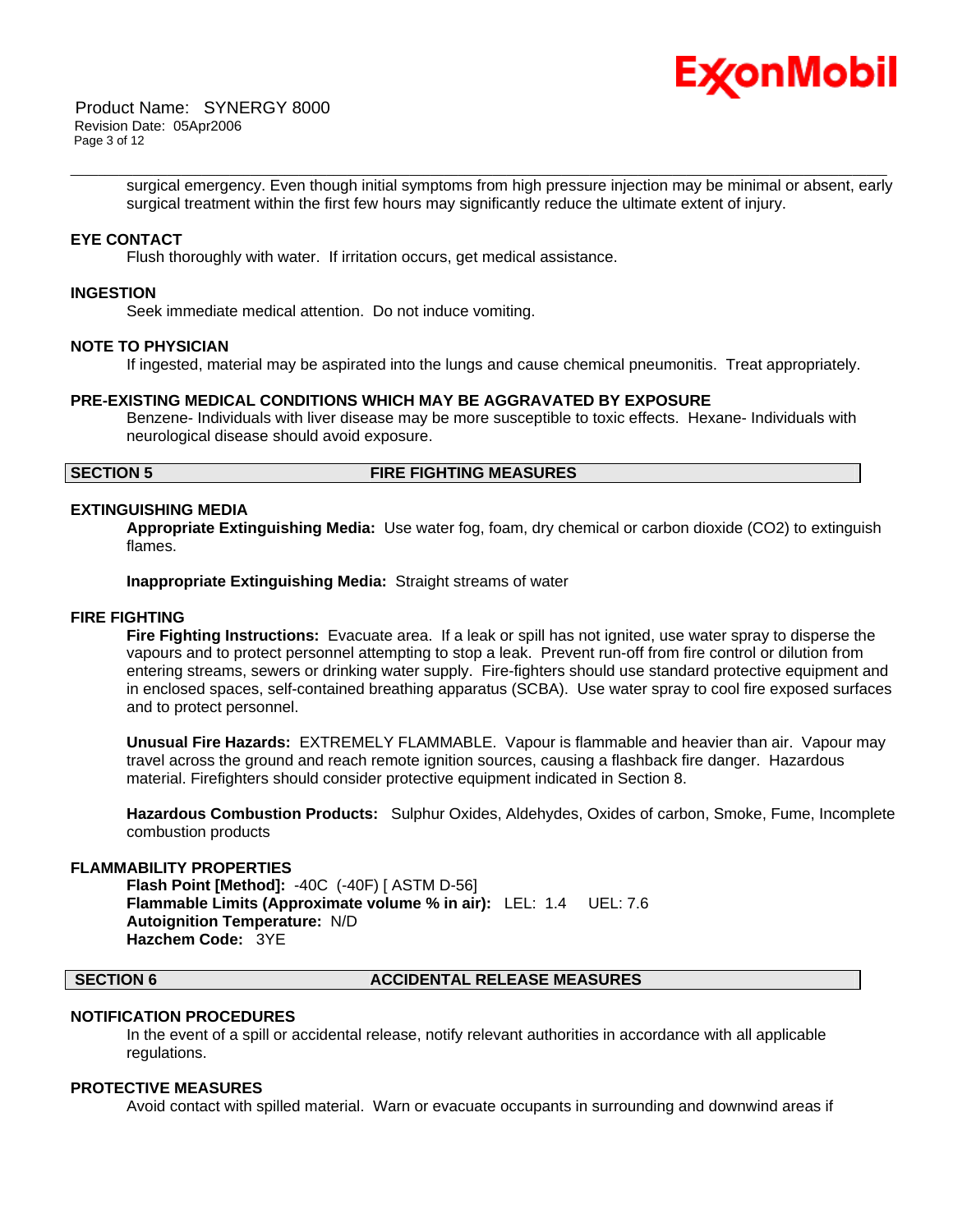

 Product Name: SYNERGY 8000 Revision Date: 05Apr2006 Page 4 of 12

> required, due to toxicity or flammability of the material. See Section 5 for fire fighting information. See Section 3 for Significant Hazards. See Section 4 for First Aid Advice. See Section 8 for Personal Protective Equipment.

\_\_\_\_\_\_\_\_\_\_\_\_\_\_\_\_\_\_\_\_\_\_\_\_\_\_\_\_\_\_\_\_\_\_\_\_\_\_\_\_\_\_\_\_\_\_\_\_\_\_\_\_\_\_\_\_\_\_\_\_\_\_\_\_\_\_\_\_\_\_\_\_\_\_\_\_\_\_\_\_\_\_\_\_\_\_\_\_\_\_\_\_\_\_\_\_\_\_\_\_\_\_\_\_\_\_\_\_\_\_\_\_\_\_\_\_\_\_

# **SPILL MANAGEMENT**

**Land Spill:** Eliminate all ignition sources (no smoking, flares, sparks or flames in immediate area). Stop leak if you can do so without risk. All equipment used when handling the product must be grounded. Do not touch or walk through spilled material. Prevent entry into waterways, sewer, basements or confined areas. A vapoursuppressing foam may be used to reduce vapour. Use clean non-sparking tools to collect absorbed material. Absorb or cover with dry earth, sand or other non-combustible material and transfer to containers. Large Spills: Water spray may reduce vapour, but may not prevent ignition in enclosed spaces. Recover by pumping or with suitable absorbent.

**Water Spill:** Eliminate all ignition sources (no smoking, flares, sparks or flames in immediate area). Stop leak if you can do so without risk. Do not confine in area of spill. Advise occupants and shipping in downwind areas of fire and explosion hazard and warn them to stay clear. Allow liquid to evaporate from the surface. Seek the advice of a specialist before using dispersants.

Water spill and land spill recommendations are based on the most likely spill scenario for this material; however, geographic conditions, wind, temperature, (and in the case of a water spill) wave and current direction and speed may greatly influence the appropriate action to be taken. For this reason, local experts should be consulted. Note: Local regulations may prescribe or limit action to be taken.

#### **ENVIRONMENTAL PRECAUTIONS**

Large Spills: Dyke far ahead of liquid spill for later recovery and disposal. Prevent entry into waterways, sewers, basements or confined areas.

# **SECTION 7 HANDLING AND STORAGE**

#### **HANDLING**

Avoid breathing mists or vapour. Avoid contact with skin. Use non-sparking tools and explosion-proof equipment. Potentially toxic/irritating fumes/vapour may be evolved from heated or agitated material. Do not siphon by mouth. Use only with adequate ventilation. Use proper bonding and/or earthing procedures. Do not use as a cleaning solvent or other non-motor fuel uses. For use as a motor fuel only. It is dangerous and/or unlawful to put petrol into unapproved containers. Do not fill container while it is in or on a vehicle. Static electricity may ignite vapour and cause fire. Place container on ground when filling and keep nozzle in contact with container. Do not use electronic devices (including but not limited to cellular phones, computers, calculators, pagers or other electronic devices etc) in or around any fuelling operation or storage area unless the devices are certified intrinsically safe by an approved national testing agency and to the safety standards required by national and/or local laws and regulations. Prevent small spills and leakage to avoid slip hazard. Material can accumulate static charges which may cause an electrical spark (ignition source).

**Static Accumulator:** This material is a static accumulator.

#### **STORAGE**

 Ample fire water supply should be available. A fixed sprinkler/deluge system is recommended. Keep container closed. Handle containers with care. Open slowly in order to control possible pressure release. Store in a cool, well-ventilated area. Outside or detached storage preferred. Storage containers should be earthed and bonded. Drums must be earthed and bonded and equipped with self-closing valves, pressure vacuum bungs and flame arresters.

### **SECTION 8 EXPOSURE CONTROLS / PERSONAL PROTECTION**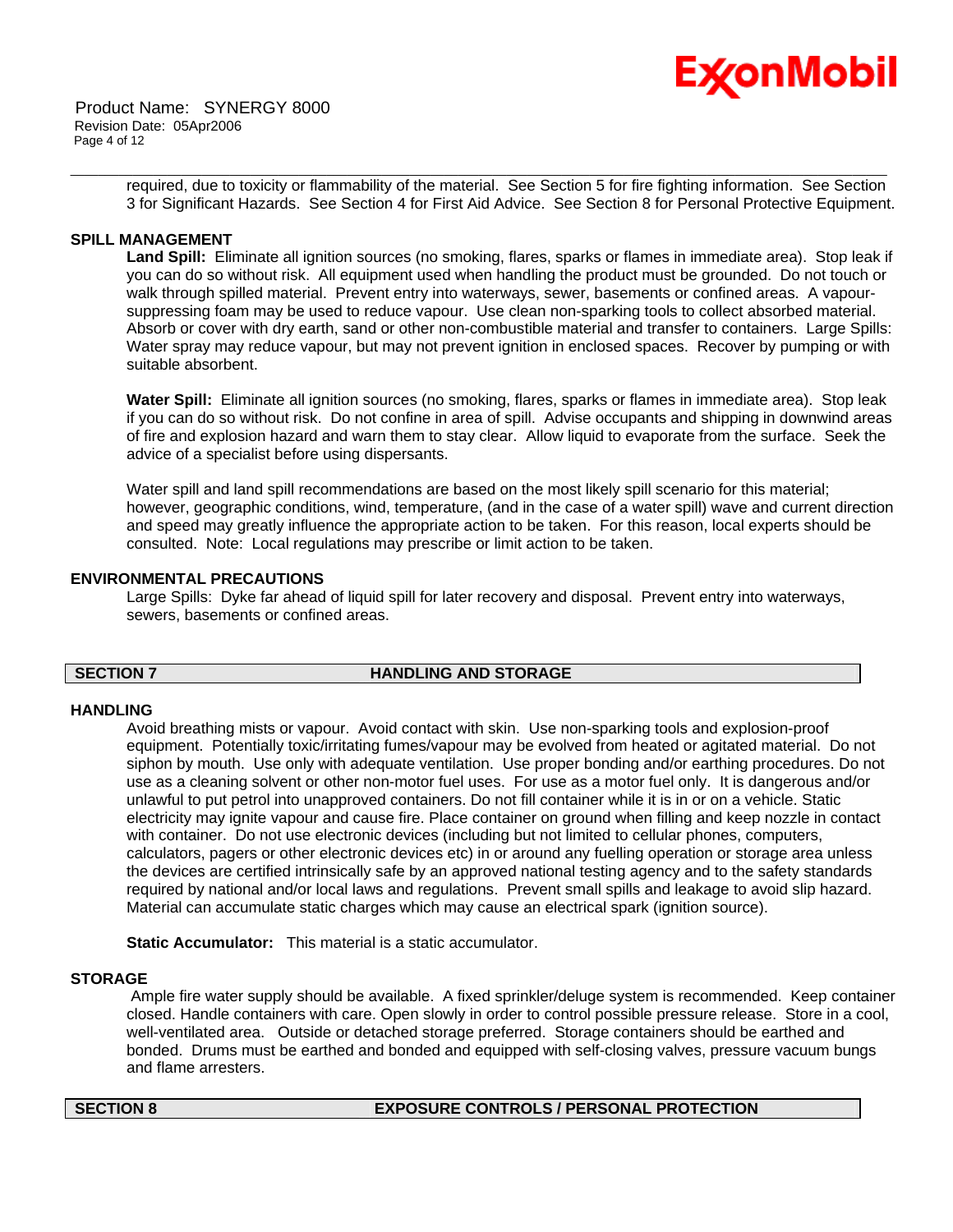

# **EXPOSURE LIMIT VALUES**

# **Exposure limits/standards (Note: Exposure limits are not additive)**

| <b>Substance Name</b>    | Form    | <b>Limit/Standard</b> |                      | <b>Note</b>          | <b>Source</b> | Year                              |      |
|--------------------------|---------|-----------------------|----------------------|----------------------|---------------|-----------------------------------|------|
| Benzene                  |         | <b>TWA</b>            | 16 mg/m $3$          | 5 ppm                | <b>Skin</b>   | New Zealand<br><b>OELs</b>        | 2002 |
| Benzene                  |         | <b>STEL</b>           | $2.5$ ppm            |                      | <b>Skin</b>   | <b>ACGIH</b>                      | 2005 |
| Benzene                  |         | <b>TWA</b>            | $0.5$ ppm            |                      | <b>Skin</b>   | <b>ACGIH</b>                      | 2005 |
| <b>CUMENE</b>            |         | <b>STEL</b>           | 375 mg/m3            | 75 ppm               | <b>Skin</b>   | New Zealand<br><b>OELs</b>        | 2002 |
| <b>CUMENE</b>            |         | <b>TWA</b>            | $125 \text{ mg/m}$ 3 | 25 ppm               | <b>Skin</b>   | New Zealand   2002<br><b>OELs</b> |      |
| <b>CUMENE</b>            |         | <b>TWA</b>            | $50$ ppm             |                      |               | <b>ACGIH</b>                      | 2005 |
| ETHYL BENZENE            |         | <b>STEL</b>           | 543 mg/m3            | $\overline{1}25$ ppm |               | New Zealand<br><b>OELs</b>        | 2002 |
| <b>ETHYL BENZENE</b>     |         | <b>TWA</b>            | 434 mg/m3            | 100 ppm              |               | New Zealand   2002<br><b>OELs</b> |      |
| ETHYL BENZENE            |         | <b>STEL</b>           | $125$ ppm            |                      |               | <b>ACGIH</b>                      | 2005 |
| <b>ETHYL BENZENE</b>     |         | <b>TWA</b>            | $100$ ppm            |                      |               | <b>ACGIH</b>                      | 2005 |
| Gasoline                 | Vapour. | <b>TWA</b>            | 300 mg/m3            | $100$ ppm            |               | ExxonMobil                        | 2005 |
| Gasoline                 |         | <b>STEL</b>           | $\overline{500}$ ppm |                      |               | <b>ACGIH</b>                      | 2005 |
| Gasoline                 |         | <b>TWA</b>            | 300 ppm              |                      |               | <b>ACGIH</b>                      | 2005 |
| N-HEXANE                 |         | <b>TWA</b>            | 72 mg/m3             | 20 ppm               |               | New Zealand<br><b>OELs</b>        | 2002 |
| N-HEXANE                 |         | <b>TWA</b>            | 50 ppm               |                      | <b>Skin</b>   | <b>ACGIH</b>                      | 2005 |
| Toluene                  |         | <b>TWA</b>            | 188 mg/m3            | 50 ppm               | <b>Skin</b>   | New Zealand<br><b>OELs</b>        | 2002 |
| Toluene                  |         | <b>TWA</b>            | 50 ppm               |                      | <b>Skin</b>   | <b>ACGIH</b>                      | 2005 |
| <b>TRIMETHYL BENZENE</b> |         | <b>TWA</b>            | 123 mg/m3            | 25 ppm               |               | New Zealand<br><b>OELs</b>        | 2002 |
| TRIMETHYL BENZENE        |         | <b>TWA</b>            | 25 ppm               |                      |               | <b>ACGIH</b>                      | 2005 |
| <b>XYLENES</b>           |         | <b>TWA</b>            | $217 \text{ mg/m}$   | 50 ppm               |               | New Zealand<br><b>OELs</b>        | 2002 |
| <b>XYLENES</b>           |         | <b>STEL</b>           | 150 ppm              |                      |               | <b>ACGIH</b>                      | 2005 |
| <b>XYLENES</b>           |         | <b>TWA</b>            | $100$ ppm            |                      |               | <b>ACGIH</b>                      | 2005 |

\_\_\_\_\_\_\_\_\_\_\_\_\_\_\_\_\_\_\_\_\_\_\_\_\_\_\_\_\_\_\_\_\_\_\_\_\_\_\_\_\_\_\_\_\_\_\_\_\_\_\_\_\_\_\_\_\_\_\_\_\_\_\_\_\_\_\_\_\_\_\_\_\_\_\_\_\_\_\_\_\_\_\_\_\_\_\_\_\_\_\_\_\_\_\_\_\_\_\_\_\_\_\_\_\_\_\_\_\_\_\_\_\_\_\_\_\_\_

# **Tolerable exposure limits**

| <b>Substance Name</b> | <b>Medium</b> | Limit                 |
|-----------------------|---------------|-----------------------|
| Benzene               | Air           | $10 \text{ uq/m}^3$   |
| Benzene               | Water         | 10 <sub>uq</sub>      |
| Toluene               | Air           | $400 \text{ u}g/m^3$  |
| Toluene               | Water         | 800 ug/l              |
| <b>XYLENES</b>        | Air           | 870 ug/m <sup>3</sup> |
| <b>XYLENES</b>        | Water         | 600 ug/l              |

NOTE: Limits/standards shown for guidance only. Follow applicable regulations.

# **ENGINEERING CONTROLS**

The level of protection and types of controls necessary will vary depending upon potential exposure conditions.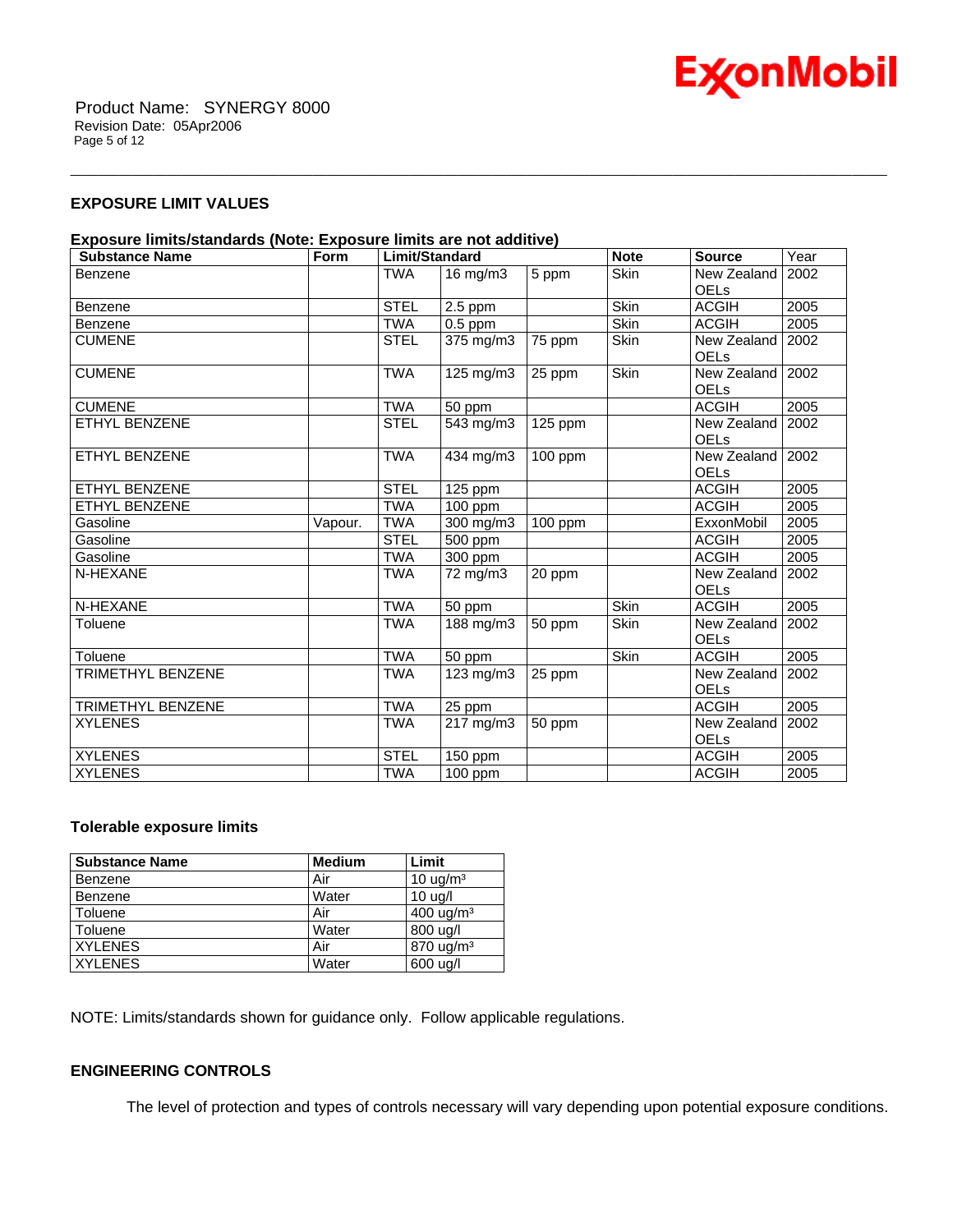

Control measures to consider: Use explosion-proof ventilation equipment to stay below exposure limits.

# **PERSONAL PROTECTION**

Personal protective equipment selections vary based on potential exposure conditions such as applications, handling practices, concentration and ventilation. Information on the selection of protective equipment for use with this material, as provided below, is based upon intended, normal usage.

\_\_\_\_\_\_\_\_\_\_\_\_\_\_\_\_\_\_\_\_\_\_\_\_\_\_\_\_\_\_\_\_\_\_\_\_\_\_\_\_\_\_\_\_\_\_\_\_\_\_\_\_\_\_\_\_\_\_\_\_\_\_\_\_\_\_\_\_\_\_\_\_\_\_\_\_\_\_\_\_\_\_\_\_\_\_\_\_\_\_\_\_\_\_\_\_\_\_\_\_\_\_\_\_\_\_\_\_\_\_\_\_\_\_\_\_\_\_

**Respiratory Protection:** If engineering controls do not maintain airborne contaminant concentrations at a level which is adequate to protect worker health, an approved respirator may be appropriate. Respirator selection, use, and maintenance must be in accordance with regulatory requirements, if applicable. Types of respirators to be considered for this material include:

 No special requirements under ordinary conditions of use and with adequate ventilation. Organic vapour

For high airborne concentrations, use an approved supplied-air respirator, operated in positive pressure mode. Supplied air respirators with an escape bottle may be appropriate when oxygen levels are inadequate, gas/vapour warning properties are poor, or if air purifying filter capacity/rating may be exceeded.

**Hand Protection:** Any specific glove information provided is based on published literature and glove manufacturer data. Work conditions can greatly effect glove durability; inspect and replace worn or damaged gloves. The types of gloves to be considered for this material include:

 If prolonged or repeated contact is likely, chemical-resistant gloves are recommended. If contact with forearms is likely, wear gauntlet-style gloves. Nitrile,Viton

**Eye Protection:** If contact is likely, safety glasses with side shields are recommended.

**Skin and Body Protection:** Any specific clothing information provided is based on published literature or manufacturer data. The types of clothing to be considered for this material include: If prolonged or repeated contact is likely, chemical, and oil resistant clothing is recommended.

**Specific Hygiene Measures:** Always observe good personal hygiene measures, such as washing after handling the material and before eating, drinking, and/or smoking. Routinely wash work clothing and protective equipment to remove contaminants. Discard contaminated clothing and footwear that cannot be cleaned. Practice good housekeeping.

# **ENVIRONMENTAL CONTROLS**

See Sections 6, 7, 12, 13.

# **SECTION 9 PHYSICAL AND CHEMICAL PROPERTIES**

**Typical physical and chemical properties are given below. Consult the Supplier in Section 1 for additional data.**

# **GENERAL INFORMATION**

**Physical State:** Liquid **Colour:** yellow **Odour:** petroleum/solvent **Odour Threshold:** N/D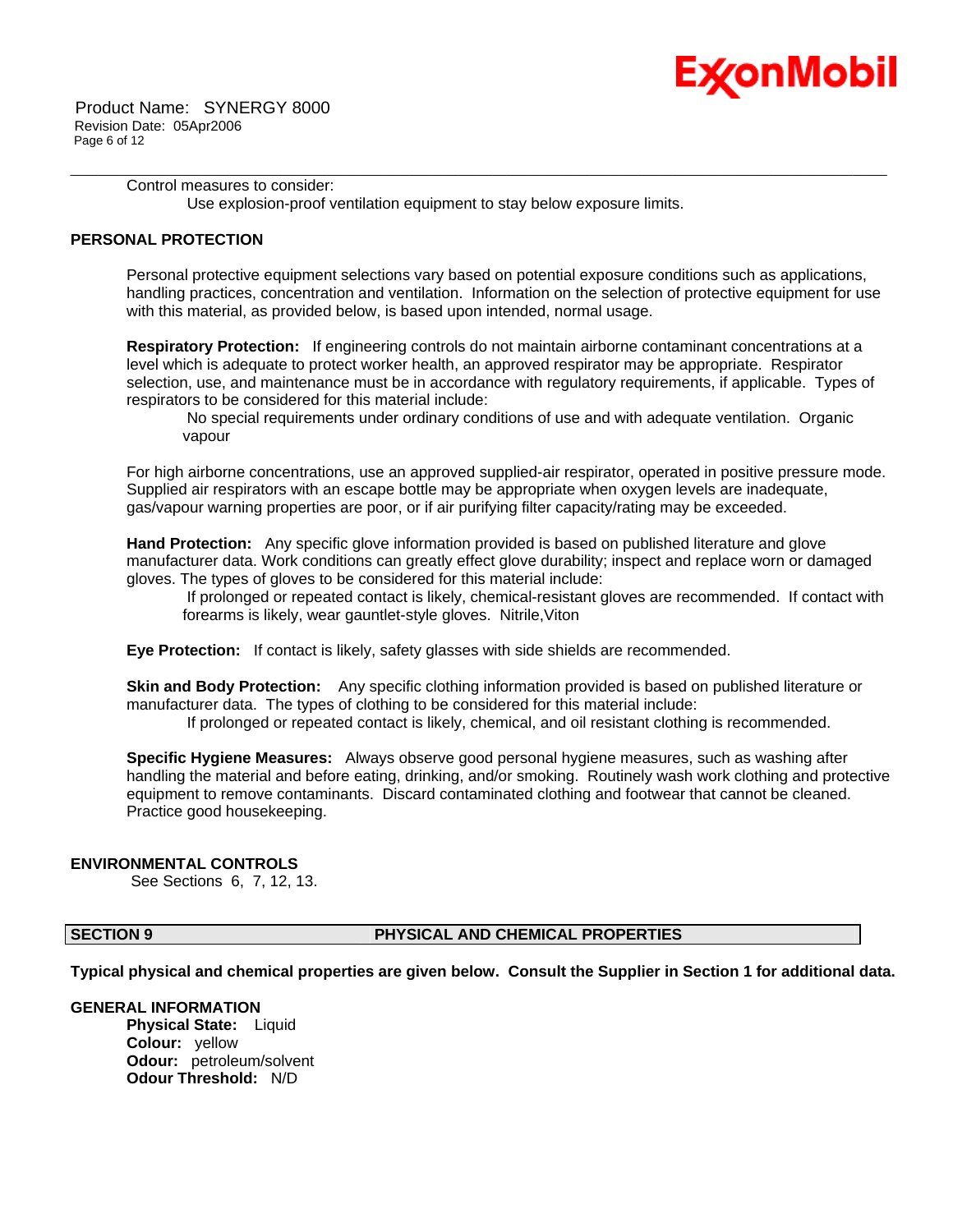

 Product Name: SYNERGY 8000 Revision Date: 05Apr2006 Page 7 of 12

### **IMPORTANT HEALTH, SAFETY, AND ENVIRONMENTAL INFORMATION**

**Relative Density (at 15 C):** 0.74 **Flash Point [Method]:** -40C (-40F) [ ASTM D-56] **Flammable Limits (Approximate volume % in air):** LEL: 1.4 UEL: 7.6 **Autoignition Temperature:** N/D **Boiling Point / Range:** > 20C (68F) **Vapour Density (Air = 1):** 3 at 101 kPa **Vapour Pressure:** 53.2 kPa (400 mm Hg) at 20 C **Evaporation Rate (N-Butyl Acetate = 1):** N/D **pH:** N/A **Log Pow (n-Octanol/Water Partition Coefficient):** > 1 **Solubility in Water:** Negligible **Viscosity:** <1 cSt (1 mm<sup>2</sup>/sec) at 40 C **Oxidising properties:** See Sections 3, 15, 16.

# **OTHER INFORMATION**

**Freezing Point:** N/D **Melting Point:** N/A

### **SECTION 10 STABILITY AND REACTIVITY**

\_\_\_\_\_\_\_\_\_\_\_\_\_\_\_\_\_\_\_\_\_\_\_\_\_\_\_\_\_\_\_\_\_\_\_\_\_\_\_\_\_\_\_\_\_\_\_\_\_\_\_\_\_\_\_\_\_\_\_\_\_\_\_\_\_\_\_\_\_\_\_\_\_\_\_\_\_\_\_\_\_\_\_\_\_\_\_\_\_\_\_\_\_\_\_\_\_\_\_\_\_\_\_\_\_\_\_\_\_\_\_\_\_\_\_\_\_\_

**STABILITY:** Material is stable under normal conditions.

**CONDITIONS TO AVOID:** Avoid heat, sparks, open flames and other ignition sources.

**MATERIALS TO AVOID:** Alkalies, Halogens, Strong Acids, Strong oxidisers

**HAZARDOUS DECOMPOSITION PRODUCTS:** Material does not decompose at ambient temperatures.

**HAZARDOUS POLYMERIZATION:** Will not occur.

**SECTION 11 TOXICOLOGICAL INFORMATION**

### **Acute Toxicity**

| <b>Route of Exposure</b>                        | <b>Conclusion / Remarks</b>                                                                                                                                                           |
|-------------------------------------------------|---------------------------------------------------------------------------------------------------------------------------------------------------------------------------------------|
| <b>INHALATION</b>                               |                                                                                                                                                                                       |
| Toxicity (Rat): $LC50 > 5000$ mg/m <sup>3</sup> | Minimally Toxic. Based on test data for structurally similar<br>materials.                                                                                                            |
| Irritation: No end point data.                  | Elevated temperatures or mechanical action may form vapours,<br>mist, or fumes which may be irritating to the eyes, nose, throat, or<br>lungs. Based on assessment of the components. |
|                                                 |                                                                                                                                                                                       |
| <b>INGESTION</b>                                |                                                                                                                                                                                       |
| Toxicity (Rat): $LD50 > 2000$ mg/kg             | Minimally Toxic. Based on test data for structurally similar<br>materials.                                                                                                            |
|                                                 |                                                                                                                                                                                       |
| <b>Skin</b>                                     |                                                                                                                                                                                       |
| Toxicity (Rabbit): LD50 > 2000 mg/kg            | Minimally Toxic. Based on test data for structurally similar<br>materials.                                                                                                            |
| Irritation: No end point data.                  | Moderately irritating to skin with prolonged exposure. Based on<br>test data for structurally similar materials.                                                                      |
|                                                 |                                                                                                                                                                                       |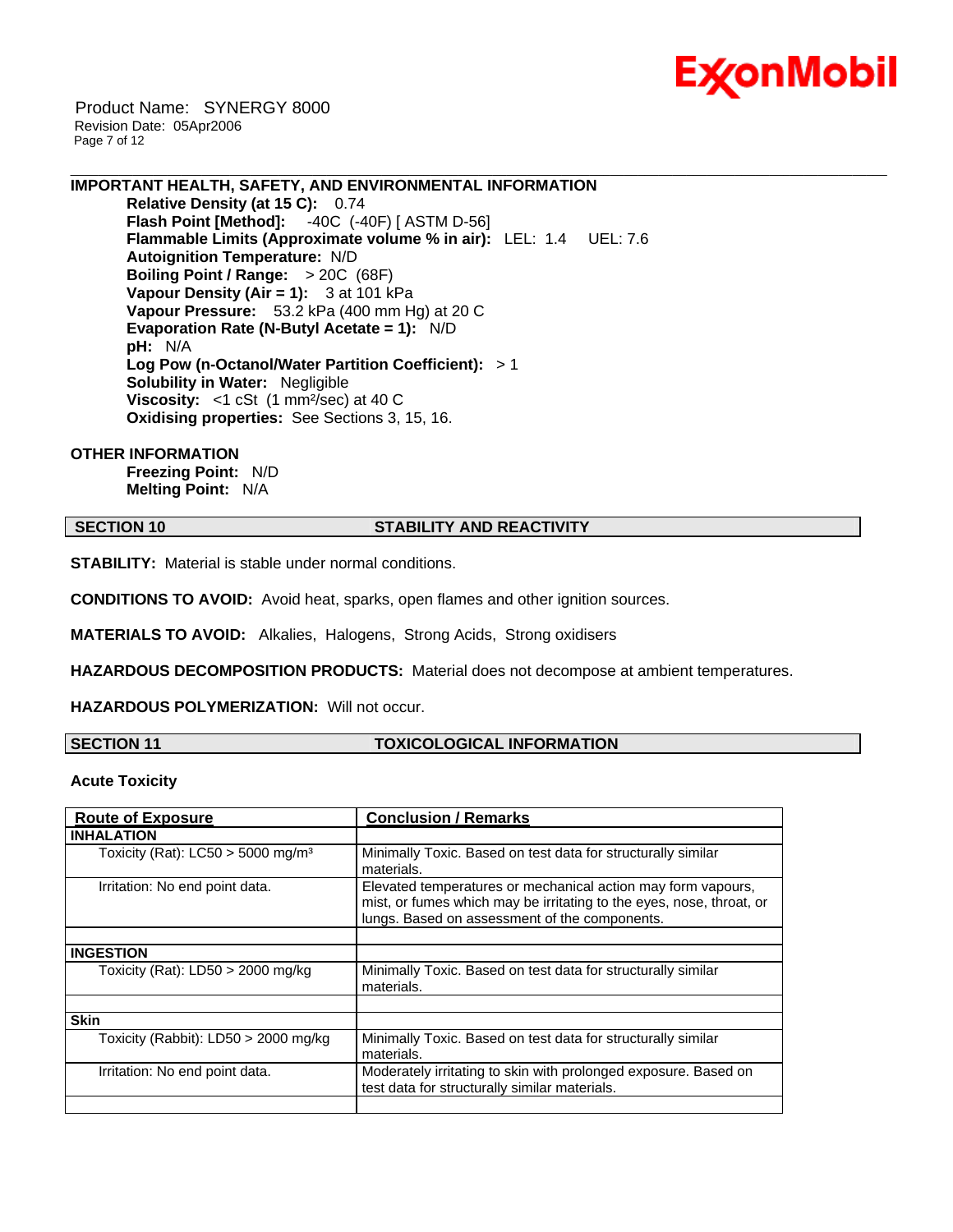

| Eve                         |                                                                   |  |
|-----------------------------|-------------------------------------------------------------------|--|
| Irritation: Data available. | I May cause mild, short-lasting discomfort to eyes. Based on test |  |
|                             | data for structurally similar materials.                          |  |

\_\_\_\_\_\_\_\_\_\_\_\_\_\_\_\_\_\_\_\_\_\_\_\_\_\_\_\_\_\_\_\_\_\_\_\_\_\_\_\_\_\_\_\_\_\_\_\_\_\_\_\_\_\_\_\_\_\_\_\_\_\_\_\_\_\_\_\_\_\_\_\_\_\_\_\_\_\_\_\_\_\_\_\_\_\_\_\_\_\_\_\_\_\_\_\_\_\_\_\_\_\_\_\_\_\_\_\_\_\_\_\_\_\_\_\_\_\_

# **CHRONIC/OTHER EFFECTS**

# **For the product itself:**

 Laboratory animal studies have shown that prolonged and repeated inhalation exposure to light hydrocarbon vapours in the same boiling range as this product can produce adverse kidney effects in male rats. However, these effects were not observed in similar studies with female rats, male and female mice, or in limited studies with other animal species. Additionally, in a number of human studies, there was no clinical evidence of such effects at normal occupational levels. In 1991, The U.S. EPA determined that the male rat kidney is not useful for assessing human risk. Vapour concentrations above recommended exposure levels are irritating to the eyes and the respiratory tract, may cause headaches and dizziness, are anaesthetic and may have other central nervous system effects. Small amounts of liquid aspirated into the lungs during ingestion or from vomiting may cause chemical pneumonitis or pulmonary edema.

Gasoline unleaded: Carcinogenic in animal tests. Chronic inhalation studies resulted in liver tumours in female mice and kidney tumours in male rats. Neither result considered significant for human health risk assessment by the United States EPA and others. Did not cause mutations in-vitro or in-vivo. Negative in inhalation developmental studies and reproductive tox studies. Inhalation of high concentrations in animals resulted in reversible central nervous system depression, but no persistent toxic effect on the nervous system. Nonsensitizing in test animals. Caused nerve damage in humans from abusive use (sniffing). **Contains:** 

BENZENE: Caused cancer (leukemia), damage to the blood-producing system, and serious blood disorders from prolonged, high exposure based on human epidemiology studies. Caused genetic effects and effects on the immune system in laboratory animal and some human studies. Caused toxicity to the fetus in laboratory animal studies. CUMENE: Repeated inhalation exposure of cumene vapour produced damage in the kidney of male rats only. These effects are believed to be species specific and are not relevant to humans. Gasoline unleaded: Carcinogenic in animal tests. Chronic inhalation studies resulted in liver tumours in female mice and kidney tumours in male rats. Neither result considered significant for human health risk assessment by the United States EPA and others. Did not cause mutations in-vitro or in-vivo. Negative in inhalation developmental studies and reproductive tox studies. Inhalation of high concentrations in animals resulted in reversible central nervous system depression, but no persistent toxic effect on the nervous system. Non-sensitizing in test animals. Caused nerve damage in humans from abusive use (sniffing). N-HEXANE: Prolonged and/or repeated exposures to n-Hexane can cause progressive and potentially irreversible damage to the peripheral nervous system (e.g. fingers, feet, arms, legs, etc.). Simultaneous exposure to Methyl Ethyl Ketone (MEK) or Methyl Isobutyl Ketone (MIBK) and n-Hexane can potentiate the risk of adverse effects from n-Hexane on the peripheral nervous system. n-Hexane has been shown to cause testicular damage at high doses in male rats. The relevance of this effect for humans is unknown. TOLUENE : Concentrated, prolonged or deliberate inhalation may cause brain and nervous system damage. Prolonged and repeated exposure of pregnant animals (> 1500 ppm) have been reported to cause adverse fetal developmental effects. TRIMETHYLBENZENE: Long-term inhalation exposure of trimethylbenzene caused effects to the blood in laboratory animals. Ethylbenzene: Caused cancer in laboratory animal studies. The relevance of these findings to humans is uncertain.

Additional information is available by request.

# **IARC Classification:**

**The Following Ingredients are Cited on the Lists Below:**

| <b>Chemical Name</b> | <b>CAS Number</b> | <b>List Citations</b> |
|----------------------|-------------------|-----------------------|
| <b>Benzene</b>       | 71-43-2           |                       |
| FTHYL<br>. BENZENE   | $100 - 41 - 4$    |                       |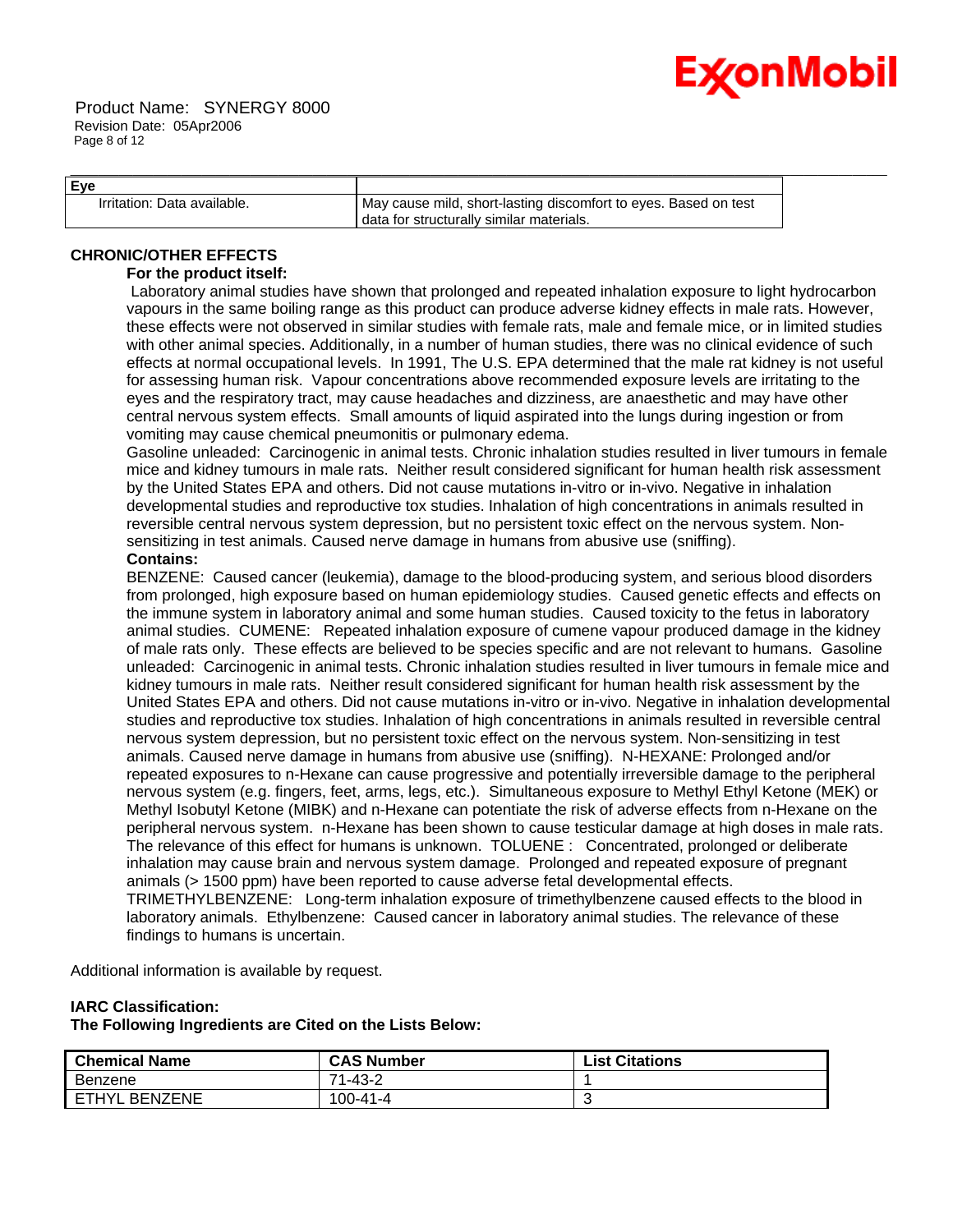

 Product Name: SYNERGY 8000 Revision Date: 05Apr2006 Page 9 of 12

| Gasoline     | 86290-81-5                    | ت            |  |
|--------------|-------------------------------|--------------|--|
|              |                               |              |  |
|              | --REGULATORY LISTS SEARCHED-- |              |  |
| $1 = IARC 1$ | $2 = IARC 2A$                 | $3 = IARC2B$ |  |
|              |                               |              |  |
|              |                               |              |  |

The information given is based on data available for the material, the components of the material, and similar materials.

### **ECOTOXICITY**

 Material -- Expected to be toxic to aquatic organisms. May cause long-term adverse effects in the aquatic environment.

### **MOBILITY**

 More volatile component -- Highly volatile, will partition rapidly to air. Not expected to partition to sediment and wastewater solids.

Less volatile component -- Low solubility and floats and is expected to migrate from water to the land. Expected to partition to sediment and wastewater solids.

# **PERSISTENCE AND DEGRADABILITY**

# **Biodegradation:**

Majority of components -- Expected to be inherently biodegradable

# **Atmospheric Oxidation:**

More volatile component -- Expected to degrade rapidly in air

**SECTION 12 ECOLOGICAL INFORMATION** 

# **BIOACCUMULATION POTENTIAL**

 Majority of components -- Has the potential to bioaccumulate, however metabolism or physical properties may reduce the bioconcentration or limit bioavailability.

### **ENVIRONMENTAL EXPOSURE LIMITS**

| <b>Substance Name</b> | <b>Medium</b> | Limit     |
|-----------------------|---------------|-----------|
| Benzene               | <b>Water</b>  | 2000 ua/l |
| Toluene               | <b>Water</b>  | 330 ua/l  |
| <b>XYLENES</b>        | Water         | 340 ua/l  |

### **SECTION 13 DISPOSAL CONSIDERATIONS**

Disposal recommendations based on material as supplied. Disposal must be in accordance with current applicable laws and regulations, and material characteristics at time of disposal.

### **DISPOSAL RECOMMENDATIONS**

Product is suitable for burning in an enclosed controlled burner for fuel value or disposal by supervised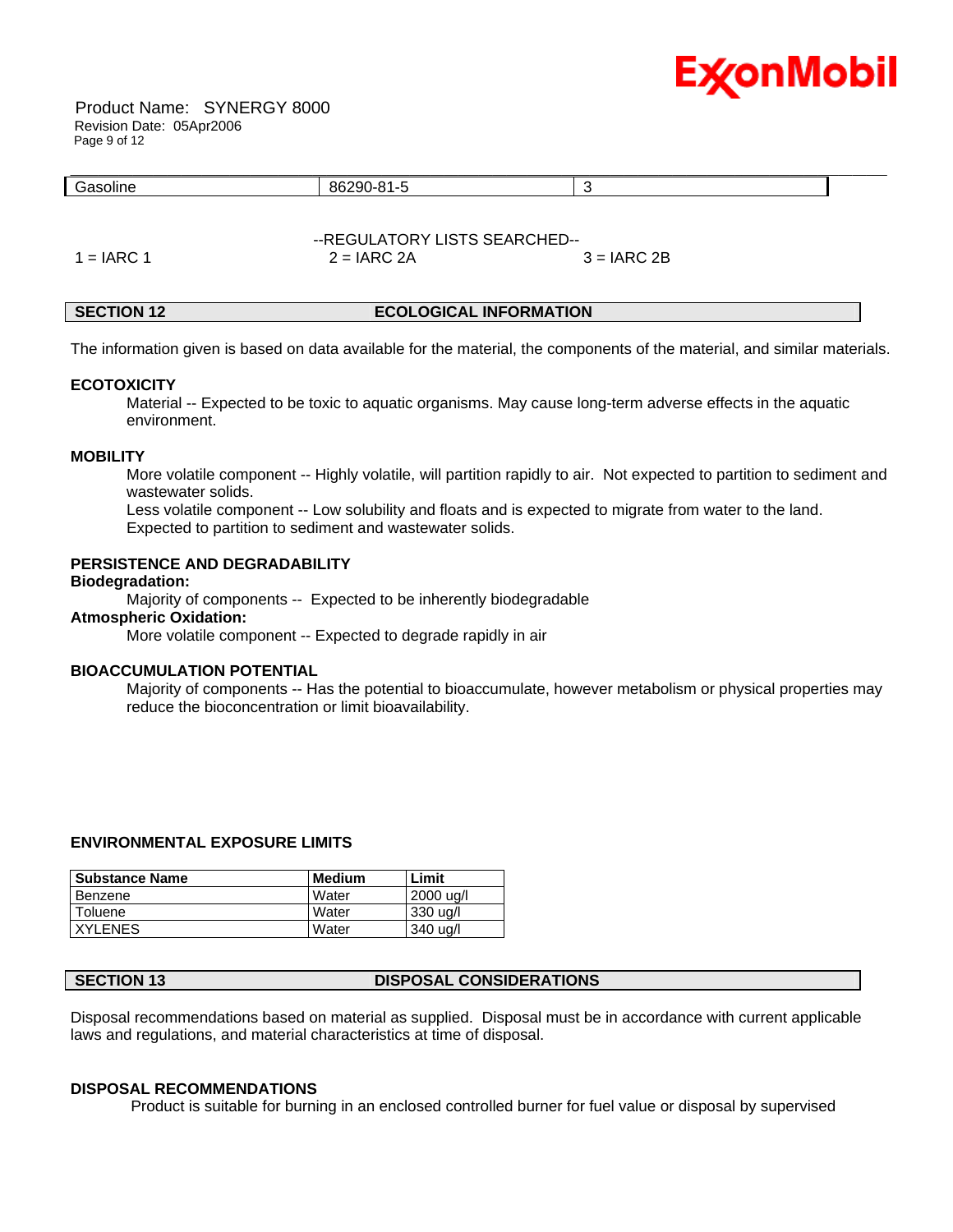



incineration at very high temperatures to prevent formation of undesirable combustion products.

**Empty Container Warning** (where applicable): Empty containers may retain residue and can be dangerous. DO NOT PRESSURISE, CUT, WELD, BRAZE, SOLDER, DRILL, GRIND OR EXPOSE SUCH CONTAINERS TO HEAT, FLAME, SPARKS, STATIC ELECTRICITY, OR OTHER SOURCES OF IGNITION; THEY MAY EXPLODE AND CAUSE INJURY OR DEATH. Do not attempt to refill or clean container since residue is difficult to remove. Empty drums should be completely drained, properly bunged and promptly returned to a drum reconditioner. All containers should be disposed of in an environmentally safe manner and in accordance with governmental regulations.

\_\_\_\_\_\_\_\_\_\_\_\_\_\_\_\_\_\_\_\_\_\_\_\_\_\_\_\_\_\_\_\_\_\_\_\_\_\_\_\_\_\_\_\_\_\_\_\_\_\_\_\_\_\_\_\_\_\_\_\_\_\_\_\_\_\_\_\_\_\_\_\_\_\_\_\_\_\_\_\_\_\_\_\_\_\_\_\_\_\_\_\_\_\_\_\_\_\_\_\_\_\_\_\_\_\_\_\_\_\_\_\_\_\_\_\_\_\_

#### **SECTION 14 TRANSPORT INFORMATION**

**LAND**

**Proper Shipping Name:** MOTOR SPIRIT or GASOLINE or PETROL **Hazard Class:** 3 **Hazchem Code:** 3YE **UN Number:** 1203 **Packing Group:** II **Label(s) / Mark(s):** 3 **SEA (IMDG) Proper Shipping Name:** MOTOR SPIRIT or GASOLINE or PETROL **Hazard Class & Division:** 3 **EMS Number:** F-E, S-E **UN Number:** 1203 **Packing Group:** II **Label(s):** 3 **Transport Document Name:** MOTOR SPIRIT or GASOLINE or PETROL, 3, UN1203, PG II, (-40°C c.c.)

**AIR (IATA)**

**Proper Shipping Name:** Gasoline **Hazard Class & Division:** 3 **UN Number:** 1203 **Packing Group:** II **Label(s):** 3 **Transport Document Name:** GASOLINE, 3, UN1203, PG II

# **SECTION 15 REGULATORY INFORMATION**

### **Material is dangerous as defined by the EU Dangerous Substances/Preparations Directives.**

**CLASSIFICATION:** Extremely flammable. Category 2 Carcinogen. Category 2 Mutagen. Category 3 Toxic to reproduction. Harmful. Irritant. Dangerous for the environment.

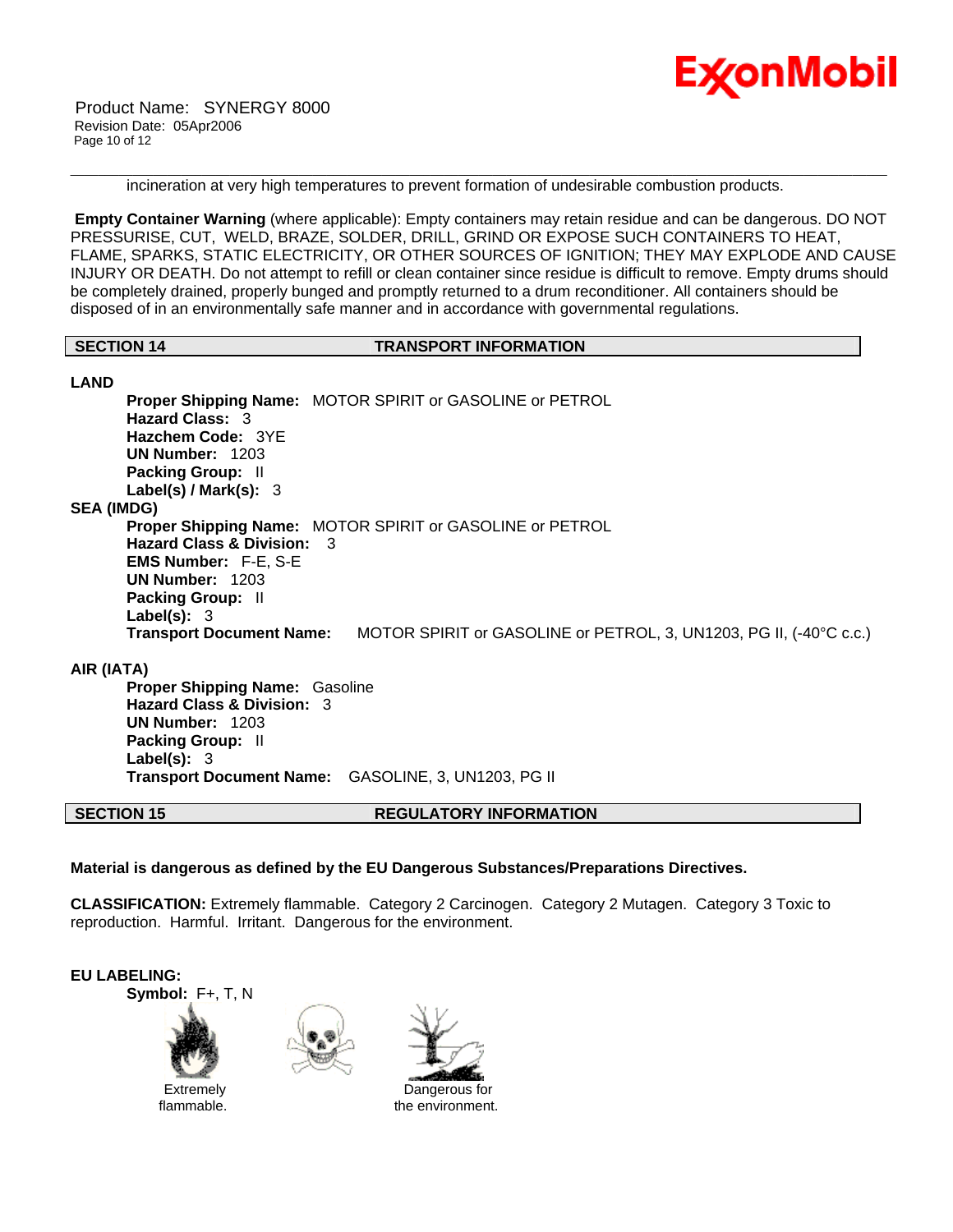

**Nature of Special Risk:** R12; Extremely flammable. R45; May cause cancer. R46; May cause heritable genetic damage. R63; Possible risk of harm to the unborn child. R65; Harmful: may cause lung damage if swallowed. R38; Irritating to skin. R67; Vapours may cause drowsiness and dizziness. R51/53; Toxic to aquatic organisms, may cause long-term adverse effects in the aquatic environment.

\_\_\_\_\_\_\_\_\_\_\_\_\_\_\_\_\_\_\_\_\_\_\_\_\_\_\_\_\_\_\_\_\_\_\_\_\_\_\_\_\_\_\_\_\_\_\_\_\_\_\_\_\_\_\_\_\_\_\_\_\_\_\_\_\_\_\_\_\_\_\_\_\_\_\_\_\_\_\_\_\_\_\_\_\_\_\_\_\_\_\_\_\_\_\_\_\_\_\_\_\_\_\_\_\_\_\_\_\_\_\_\_\_\_\_\_\_\_

**Safety Advice:** S2; Keep out of the reach of children. S16; Keep away from sources of ignition - No smoking. S23; Do not breathe vapour. S23; Do not breathe gas/fumes/vapour/spray S24; Avoid contact with skin. S29; Do not empty into drains. S43; In case of fire use carbon dioxide (CO2), foam, dry chemical, or water fog. S45; In case of accident or if you feel unwell, seek medical advice immediately (show the label where possible). S53; Avoid exposure - obtain special instructions before use. S61; Avoid release to the environment. Refer to special instructions/safety data sheets. S62; If swallowed, do not induce vomiting: seek medical advice immediately and show this container or label.

**Contains:** LOW BOILING POINT NAPHTHA

# **REGULATORY STATUS AND APPLICABLE LAWS AND REGULATIONS**

**This material has been classified according to the Environmental Risk Management Authority (ERMA) under ERMA Approval Code:** HSR001445

### **HSNO Hazard Classification:**

- 3.1A Flammable liquids: very high hazard
- 6.1E Acutely toxic
- 6.3B Mildly irritating to the skin.
- 6.7B Suspected human carcinogens.
- 9.1B Ecotoxic in the aquatic environment.

### **The material is regulated under the NZS:5433.1999 Transport of Dangerous Goods on Land.**

**Complies with the following national/regional chemical inventory requirements:** AICS, IECSC, DSL, EINECS, ENCS, KECI, PICCS, TSCA

# **SECTION 16 OTHER INFORMATION**

**N/D = Not determined, N/A = Not applicable KEY TO THE RISK CODES CONTAINED IN SECTION 2 AND 3 OF THIS DOCUMENT (for information only):**

R10; Flammable.

- R11; Highly flammable.
- R12; Extremely flammable.
- R20; Harmful by inhalation.
- R21; Harmful in contact with skin.
- R36; Irritating to eyes.
- R37; Irritating to respiratory system.
- R38; Irritating to skin.
- R45; May cause cancer.

R46; May cause heritable genetic damage.

R48/20; Harmful: danger of serious damage to health by prolonged exposure through inhalation.

R48/23; Toxic: danger of serious damage to health by prolonged exposure through inhalation.